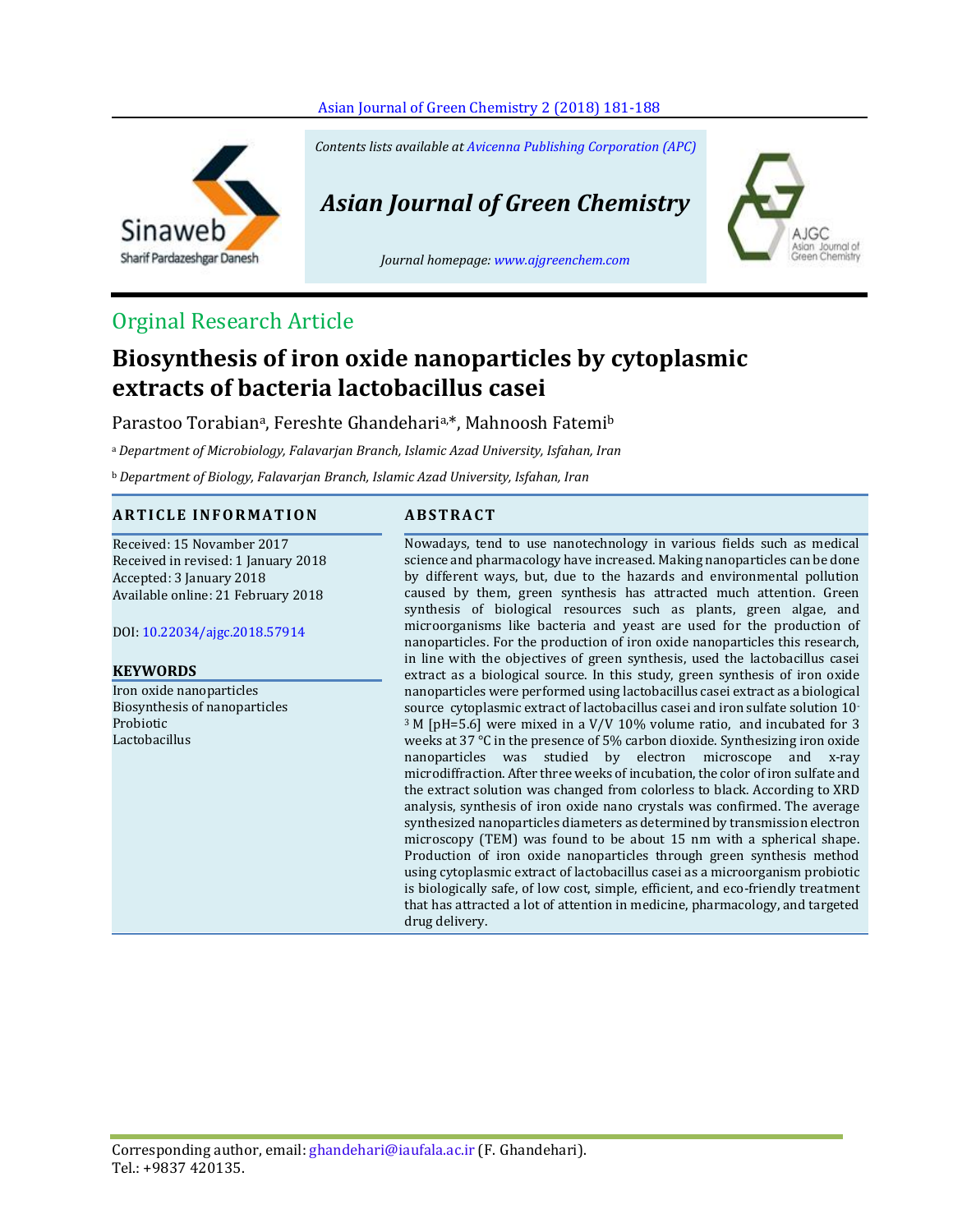### **Graphical Abstract**

| ្គូខ<br>Green<br>· chemistry                            |                               |
|---------------------------------------------------------|-------------------------------|
|                                                         |                               |
| aqueous iron sulfate<br>Lactobacillus casei<br>solution | iron sulfate<br>nanoparticles |

#### **Introduction**

Nanotechnology is a field of applied knowledge and technology that covers a wide range. In fact, it is exploiting the chemical, physical, and biological characteristics of the materials in sizes less than 100 nanometers in different industries and sciences [\[1,](#page-6-0) [2\]](#page-6-1). One of the main research areas in nanotechnology is the use of various metal nanoparticles. Today, nanoparticles are produced by different chemical methods that have disadvantages including instability of the solution, various particles sizes, low efficiency, and need to advanced equipments. Therefore, in order to produce nanoparticles, researchers use biological systems which have the least environmental hazards and are simple and eco-friendly. So, biological resources such as bacteria, green algae, fungus, plants, plant extracts and metabolites are applied for the synthesis of nanoparticles [\[3\]](#page-6-2). Although various biological ways to produce bio-metal nanoparticles have been known, using plants or other intermediates to prepare metal nanoparticles is expensive and has limitations. Therefore, easy biological providing of nanoparticles with controlled sizes and shapes is of great importance.

Meanwhile, using such a microorganism that can make nanoparticles outside the cell stably, environmentally safe, with good particle size distribution, and spending lower cost is of particular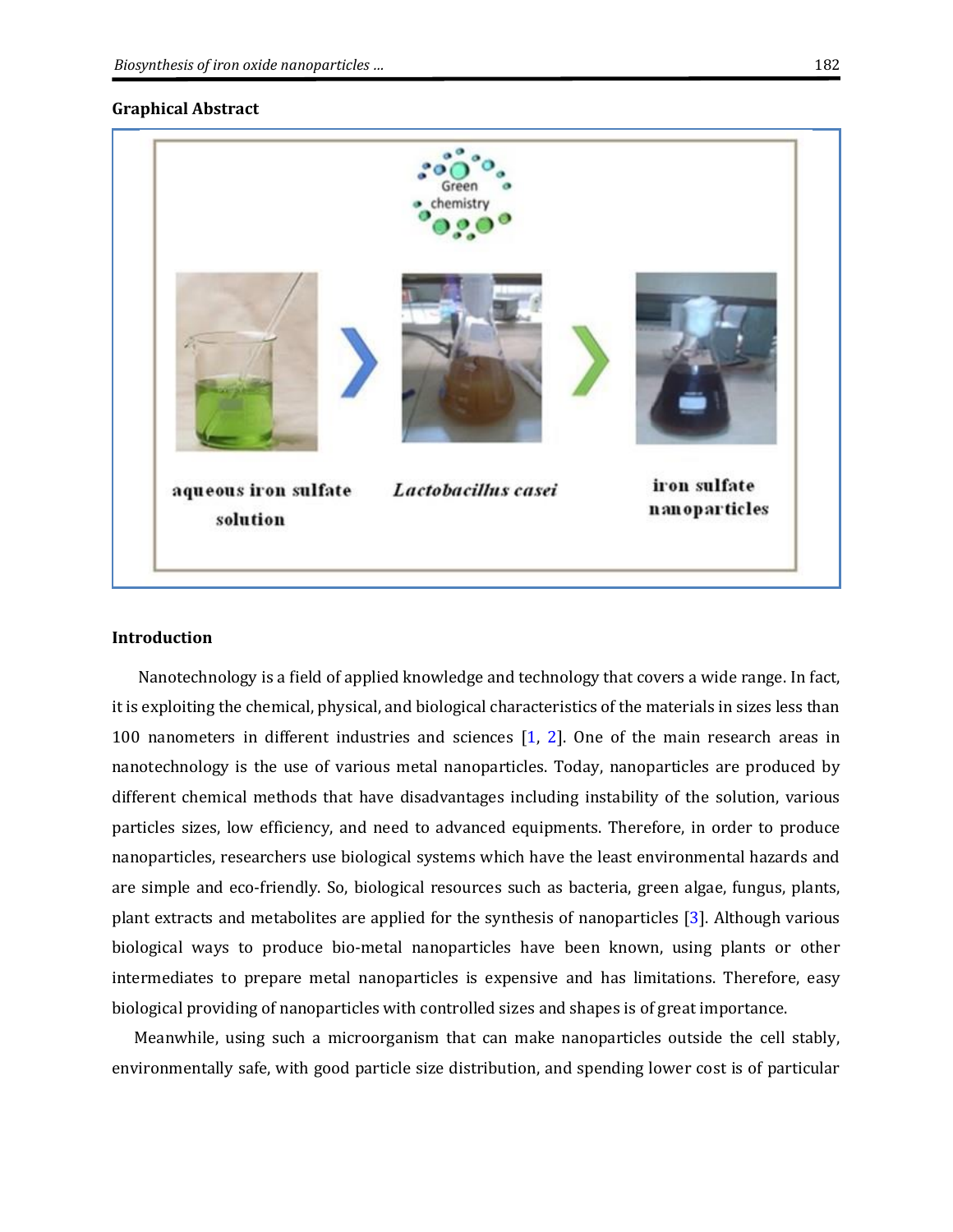importance [\[4\]](#page-6-3). In this research in line with the objectives of green synthesis for the production of iron nanoparticles, lactobacillus casei extract as a probiotic bacteria and biological source was used.

#### **Experimental**

#### *Materials and methods*

Lactobacillus casei strain with ID [PTCC 1608] was bought from microbial bank of Scientific and Industrial Research Organization of Iran. Lyophilized pipe of bacteria Lactobacillus casei was broken in sterile condition and inoculated in 1 CC of sterile distilled water. After moving in a MRS Broth medium, it was incubated for 24 hours at 37 °C [\[5\]](#page-6-4).

#### *Preparing lactobacillus casei extract through freeze thaw method*

After 24 incubation, the MRS broth mediums containing the bacteria were centrifuged at 3000 g for 15 minutes. Then, supernatant was discarded and the resulted sediment was added 5.1 mL phosphate buffered saline (Merk) and centrifuged at 3000 g for 10 min (Washing step with phosphate buffered saline was repeated three times). Afterwards, it was placed inside the nitrogen tank (Liquid nitrogen -196 °C) for 5 minutes and then it was also placed in steam bath for 15 minutes (37 °C). Finally, after centrifuging at 12,000 g for 30 minutes, the supernatant was collected as the cytoplasmic extract [\[6\]](#page-6-5).

#### *Nanoparticles synthesis by cytoplasmic extract of lactobacillus casei*

For synthesizing iron oxide nanoparticles, aqueous iron sulfate solution [10<sup>-3</sup> M] was prepared and mixed with the lactobacillus casei cytoplasmic extract in V/V% 10 volume ratio. After adjusting pH=6.5, the solution was incubated in the darkness for 3 weeks at 37 °C and in the presence of 5% carbon dioxide [\[5,](#page-6-4) [7\]](#page-6-6). After this period, extracellular accumulation of metal particles with ambient color-change was observed. Changing color from colorless to black indicated the production of iron sulfate nanoparticles. After this time, the solution was poured into sterile falcon tubes and centrifuged for 10 minutes at 2500 g. Then, supernatant was discarded and the resulted sediment was washed twice with sterile deionized water and once with acetone. The resulted sediment was then poured into a sterile glass and placed in oven at 40 °C for 24 hours to be dried [\[8\]](#page-6-7).

# **Result and discussion**

The first sign of formation of iron oxide nanoparticles (Fe<sub>3</sub>O<sub>4</sub>) was incubated solution colorchange after about three weeks. After reduction of iron ions by lactobacillus casei cytoplasmic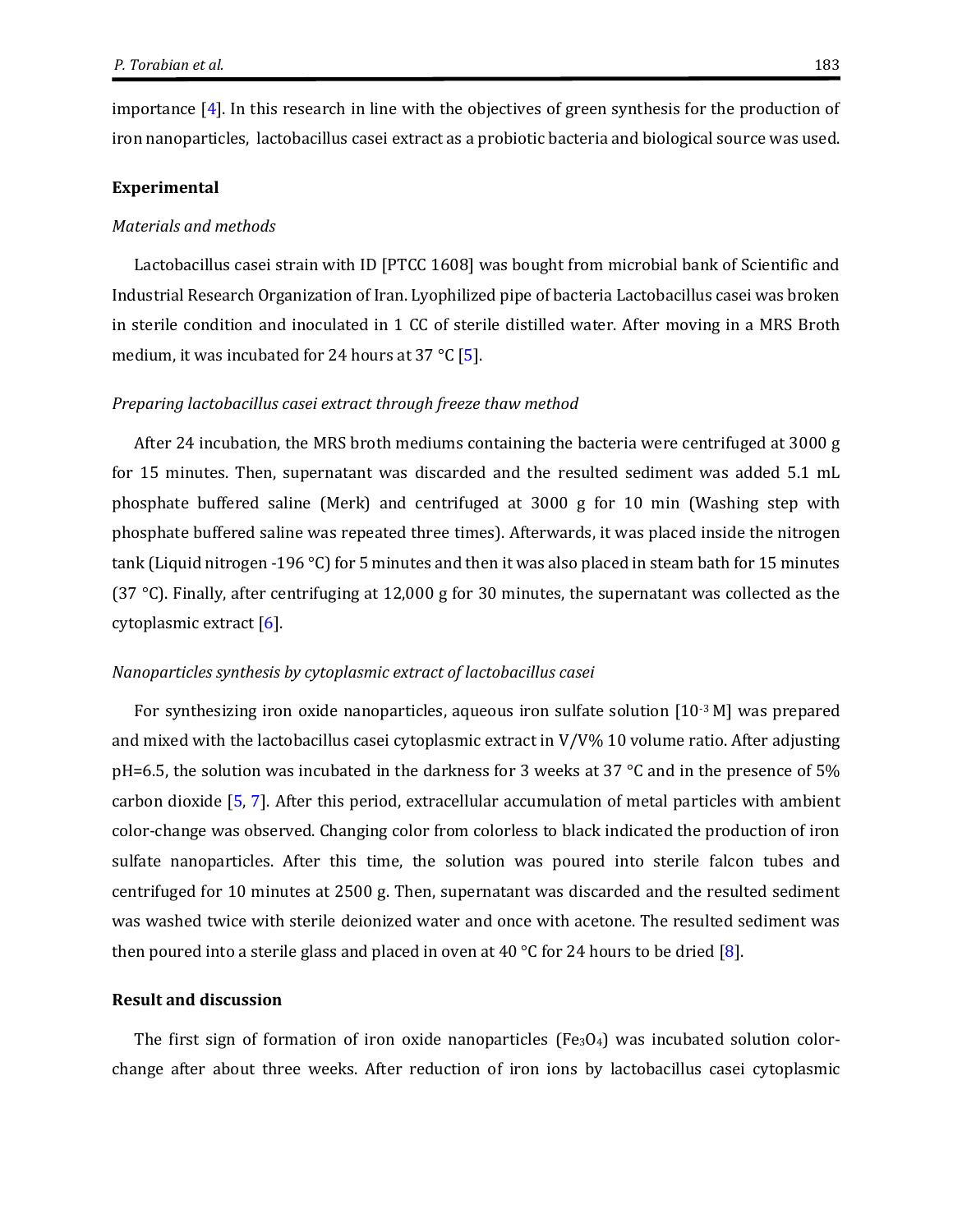<span id="page-3-0"></span>extract, color of iron sulfate solution changed from colorless to black. Color intensity is due to active surface plasmon vibrations in the iron oxide nanoparticles [\(Figure 1\)](#page-3-0).

XRD analysis of iron oxide nanoparticles (Fe<sub>3</sub>O<sub>4</sub>) i[n Figure 2](#page-5-0) by examining the XRD graph and using Debye-Scherrer method, particles sizes were calculated 15 nm.

TEM sample images (Fe<sub>3</sub>O<sub>4</sub>) in [Figure 3](#page-5-1) indicated that the nanoparticles were spherical in shape with average diameters of 10-15 nm which agreed with sizes calculated using XRD diagram.

Green chemistry means production of new products using new methods that fit the three goals of the environment, economy, and stable society. In today's world, finding a suitable way for synthesis of nanoparticles used in nanotechnology is highly regarded.

Using nanoparticles in medicine, pharmacology, and biological sciences is increasing. In the biological production, microorganisms are capable of producing metal nanoparticles by reducing metal ions in the environment. Of course, variety of enzymes, reducing substances etc. are effective in the reduction process.

In this research, the first sign of the formation of iron oxide nanoparticles was incubated solution color-change after about three weeks. This color-change from colorless to black is due to a phenomenon called surface plasmon resonance. In fact, by absorbing visible light free electrons of nanoparticles are excited and move to a higher energy level. As the electron in excited state is unstable, by emitting a photon it returns to the ground state. Since the excitation of free electrons, when exposed to light, is in the form of resonance, the light that they emit is within the visible spectrum with a specific color. This phenomenon helps to realize the formation of particles microscopically [\[9\]](#page-6-8). The results of the study by *Omidi* et al. in 2010 showed that the first sign of the formation of silver nanoparticles was the color-change of silver nitrate from colorless to brown [\[7\]](#page-6-6). *Ashouri* et al. (1392) synthesized iron nanoparticles using green tea extract which was determined by formation of brown color [\[10\]](#page-6-9). Bacteria that do not tolerate high concentrations of metal ions can also be used as microorganisms suitable for the production of nanoparticles. Probiotic bacteria, particularly Lactobacillus casei*,* are able to produce metal nanoparticles among their cells [\[11\]](#page-6-10).

Through the biological reduction of toxic metal ions of the microbes' growth environment into less toxic metallic elements (Using a specific enzyme such as NADH reductase) microorganisms cause the production of metal nanoparticles  $[12]$ . OF course, production of organic material by microorganisms and presence of polysaccharides in the cell may also cause the reduction of metal ions and production of metal nanoparticles [\[13\]](#page-6-12). At the study conducted by *Omide* and colleagues, silver nanoparticles were synthesized by lactobacillus fermantom supernatant which were 15 nm, spherical, stable, little, and impressionable [\[7\]](#page-6-6). *Selvarajan* and colleagues could synthesize ZnO nanoparticles using cytoplasmic extracts of lactobacillus plantarum that were reported to be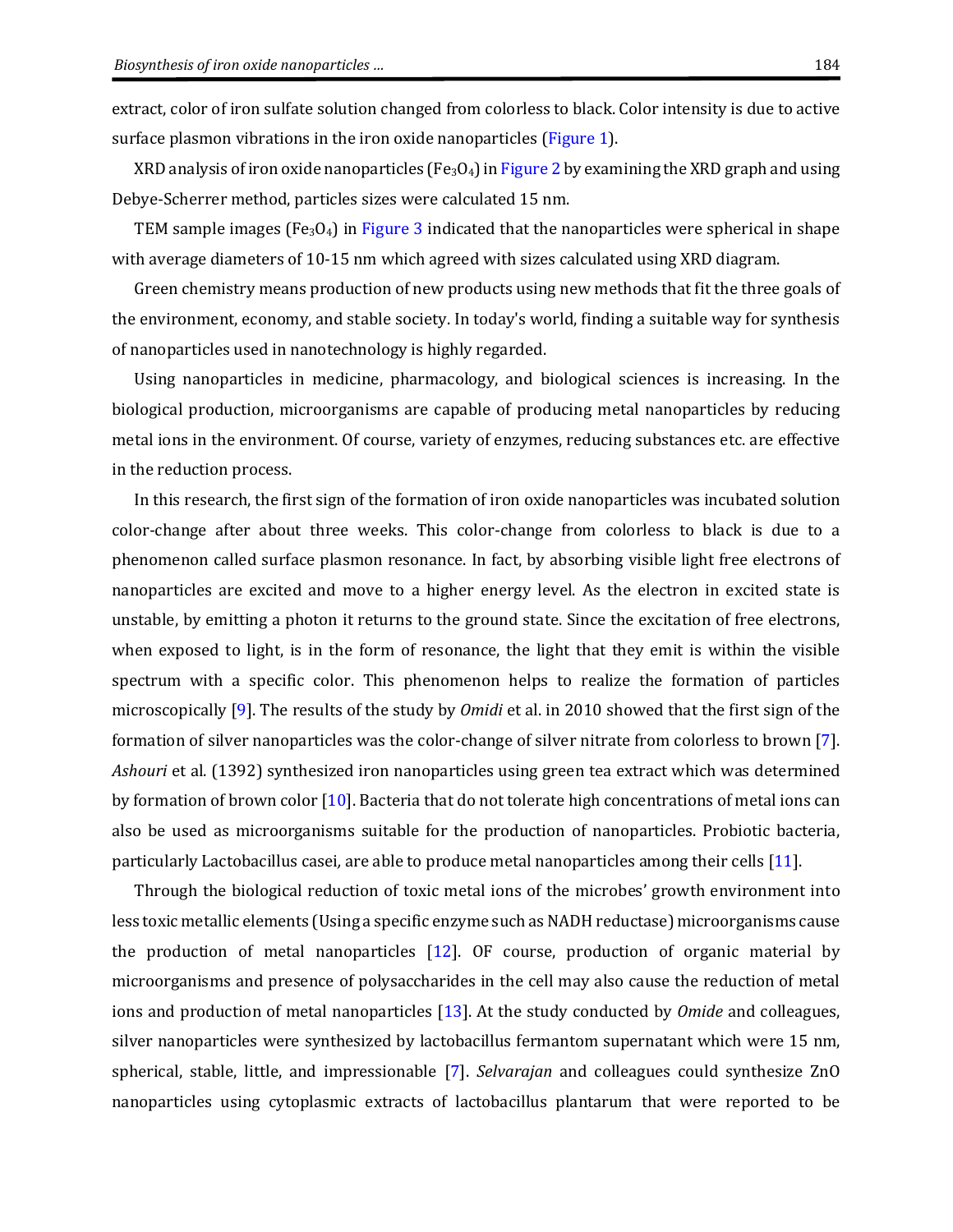moderately stable, spherical, hexagonal phase, with particles in size range within 7-19 nm in diameter [\[14\]](#page-6-13). Sherin's study results depicted that iron oxide nanoparticles synthesized by the bacteria streptomyces were spherical with a smooth surface and diameter of 39 nm [\[15\]](#page-6-14).



 $(a)$  (b)







 $(c)$  (d)

**Figure 1.** a) Pure iron sulfate solution, b) the iron sulfate solution and ions by lactobacillus casei cytoplasmic extract, c) production of iron oxide nanoparticles through green synthesis method using iron sulfate solution and cytoplasmic extract of lactobacillus casei*,* d) biosynthesized iron oxide nanoparticles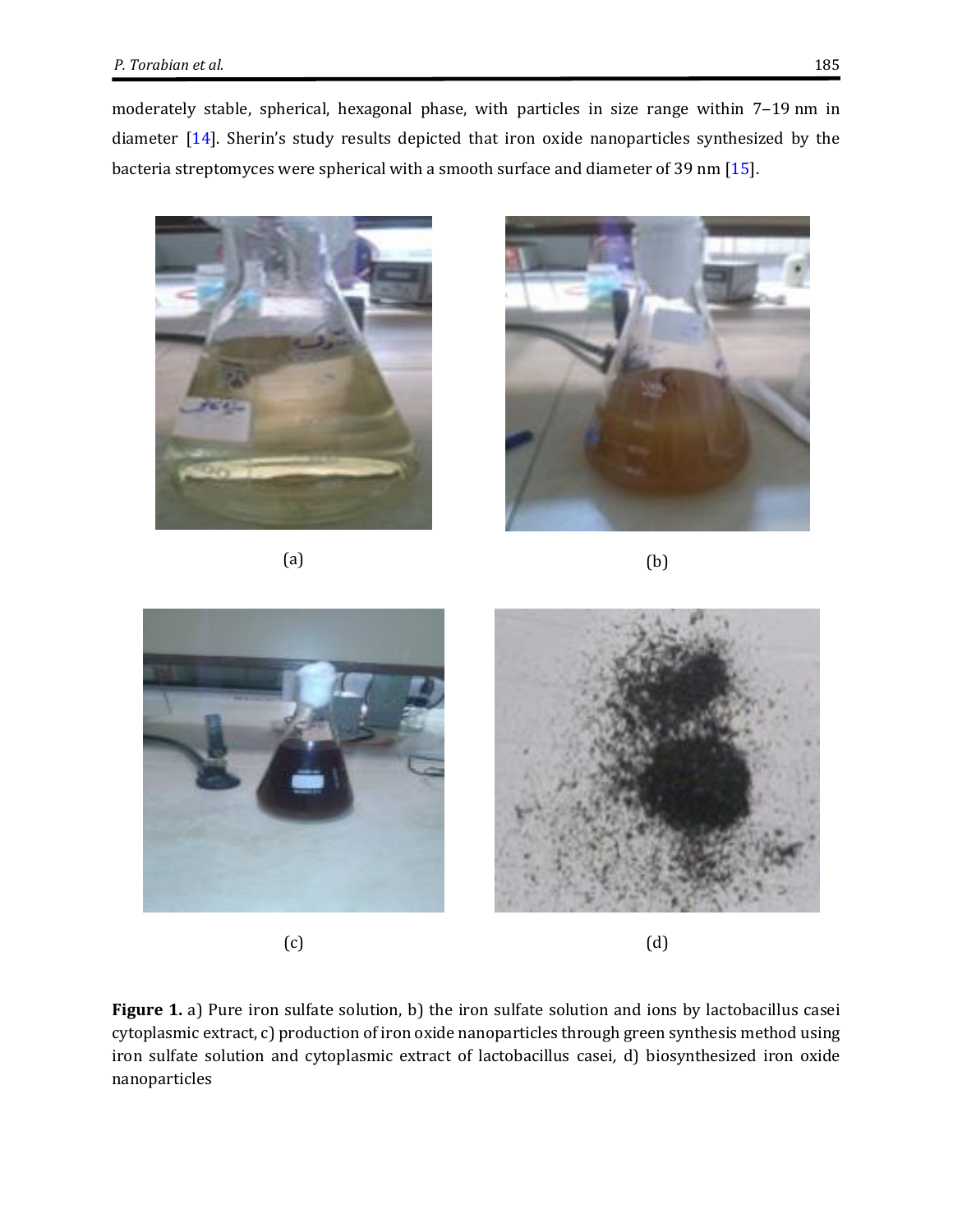<span id="page-5-0"></span>**Figure 2.** XRD curve of iron oxide nanoparticles ( $Fe<sub>3</sub>O<sub>4</sub>$ )



<span id="page-5-1"></span>**Figure 3. TEM sample image (Fe<sub>3</sub>O<sub>4</sub>)** 

Iron oxide nanoparticles produced through biological way rather than chemical generated particles are more valuable due to the absence of toxic organic residues on the surface, creating minimal waste and non-consumable materials in the production process, high production volume, and reproducibility. Although in green method than the chemical method more time is needed to produce iron oxide nanoparticles; green synthesis is suggested because of its immense benefits. For metabolic activities, doing vital processes, providing energy and structural metals, reducing environmental toxins, microorganisms sediment nano-sized metals into inside or outside the cell or into the cell wall. Using microorganisms for synthesizing nanoparticles has advantages: no need for stabilizing compounds to prevent mixing of nanoparticles and becoming macro particles, possibility of synthesis at low temperatures even at room temperature, no toxicity, ease of working with them, and lower costs. Moreover, microorganisms are able to synthesize bread and metal particles in sizes from 1 to 200 nm using cheap and renewable reducing agents such as laktatya acetate  $[16, 17]$  $[16, 17]$ .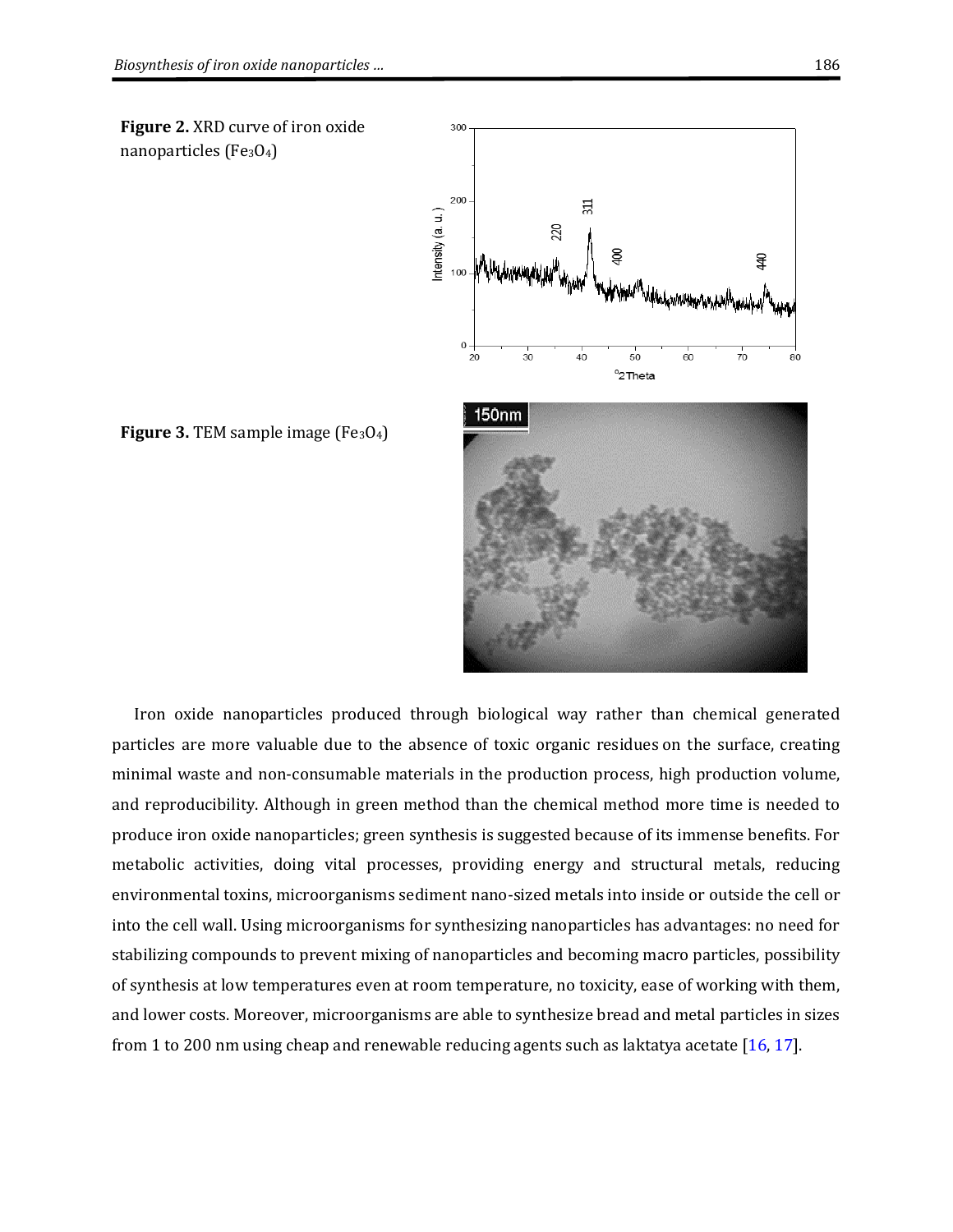### **Conclusion**

Based on the results obtained in this study, we managed to synthesize iron oxide nanoparticles by lactobacillus casei bacteria extract. Synthesized iron oxide nanoparticles, in this way, were very small, spherical, with low impressionability and a size of 15 nm. It seems that presence of reducing compounds and certain enzymes in the cytoplasmic extract of lactobacillus casei causes the metal ion reduction and production of iron oxide nanoparticles. On the other hand, lactobacilluess are from the large family of probiotics which are safe with no pathogenic effects. According to what mentioned above, synthesis of iron oxide nanoparticles using cytoplasmic extracts of lactobacillus as a biological source, without using any chemical reducing and stabilizing agent, is an efficient, effective, eco friendly , and low cost method which can be used in medical purposes and drug delivery.

# **Disclosure statement**

No potential conflict of interest was reported by the authors.

#### **References**

- <span id="page-6-0"></span>[1]. Barabadi H., Honary S. J*. [Razi Medical Sciences](https://www.google.com/url?sa=t&rct=j&q=&esrc=s&source=web&cd=1&cad=rja&uact=8&ved=0ahUKEwiWoKzJo7TXAhVRIuwKHWdgAJYQFggmMAA&url=http%3A%2F%2Frjms.iums.ac.ir%2F&usg=AOvVaw1SeMlwkpl44588gyuJQpw6)*, 2014, **21**:20
- <span id="page-6-1"></span>[2]. Dhoondia Z.H., Chakraborty H. *Nanomarer Nanotechnol*., 2012, **2**:1
- <span id="page-6-2"></span>[3]. Mandal D., Bolander M.E., Mukhopadhyay D., Sarkar G., Mukhrjee P. *Appl. Microbial. Biotechnol*., 2006, **69:**485
- <span id="page-6-3"></span>[4]. Narayanan KB., Sakthivel N. *J Adv Colloid Interface Sci*., 2011, **169**:59
- <span id="page-6-4"></span>[5]. Wang Z., Zhang L., Tan T. *Korean J Chem Engin*., 2010, **17:**1836
- <span id="page-6-5"></span>[6][. Sriwongsitanont S.](https://www.ncbi.nlm.nih.gov/pubmed/?term=Sriwongsitanont%20S%5BAuthor%5D&cauthor=true&cauthor_uid=15133226), [Ueno M.](https://www.ncbi.nlm.nih.gov/pubmed/?term=Ueno%20M%5BAuthor%5D&cauthor=true&cauthor_uid=15133226) *Chem Pharm Bull*., 2004, **52**:641
- <span id="page-6-6"></span>[7]. Omidi B., Hashemi S.J., Bayat M., Larijani K. *BEPLS*., 2014, **3**:186
- <span id="page-6-7"></span>[8]. Mollazadeh-Moghaddam K*. J. Young. Investments*, 2010, **19**:18
- <span id="page-6-8"></span>[9]. Honary S., Gharaei-Fathabad E., Barabadi H. *J Nanosci Nanotechnol*., 2013, **13**:1427
- <span id="page-6-9"></span>[10]. Gottimukkala K.S.V., Harika Reddy P., Zamare D. *J Nanomedine Biotherapeutic Discov*., 2017, **7**:1
- <span id="page-6-10"></span>[11]. Ahmad S., Senapati M., Kumar R., Sastry M. *Langmuir*, 2003, **19:**3550
- <span id="page-6-11"></span>[12]. Mollazadeh-Moghaddam K. *J. Young. Investments*, 2010, **19**:18
- <span id="page-6-12"></span>[13]. Emamifar A., Kadivar M., Shahedi M., Soleimanian Zad S. *Food Control*, 2010, **22:**408
- <span id="page-6-13"></span>[14]. Selvarajan E., Mohanasrinivasan V. *Mater. lett*., 2013, **112**:180
- <span id="page-6-14"></span>[15]. Sherine J., Sujatha A., Rathinam M. *J. Chem. Pharmaceutical. Sci.,* 2016, **8**:58
- <span id="page-6-15"></span>[16]. Nithya R., Rangunathan R. *J. African. biotech*., 2012, **49**:11013
- <span id="page-6-16"></span>[17]. Klaus-Joerger T., Joerger R., Olsson E., Granqvist G.G. *Colloid and surfaces*, 2001, **68**:55